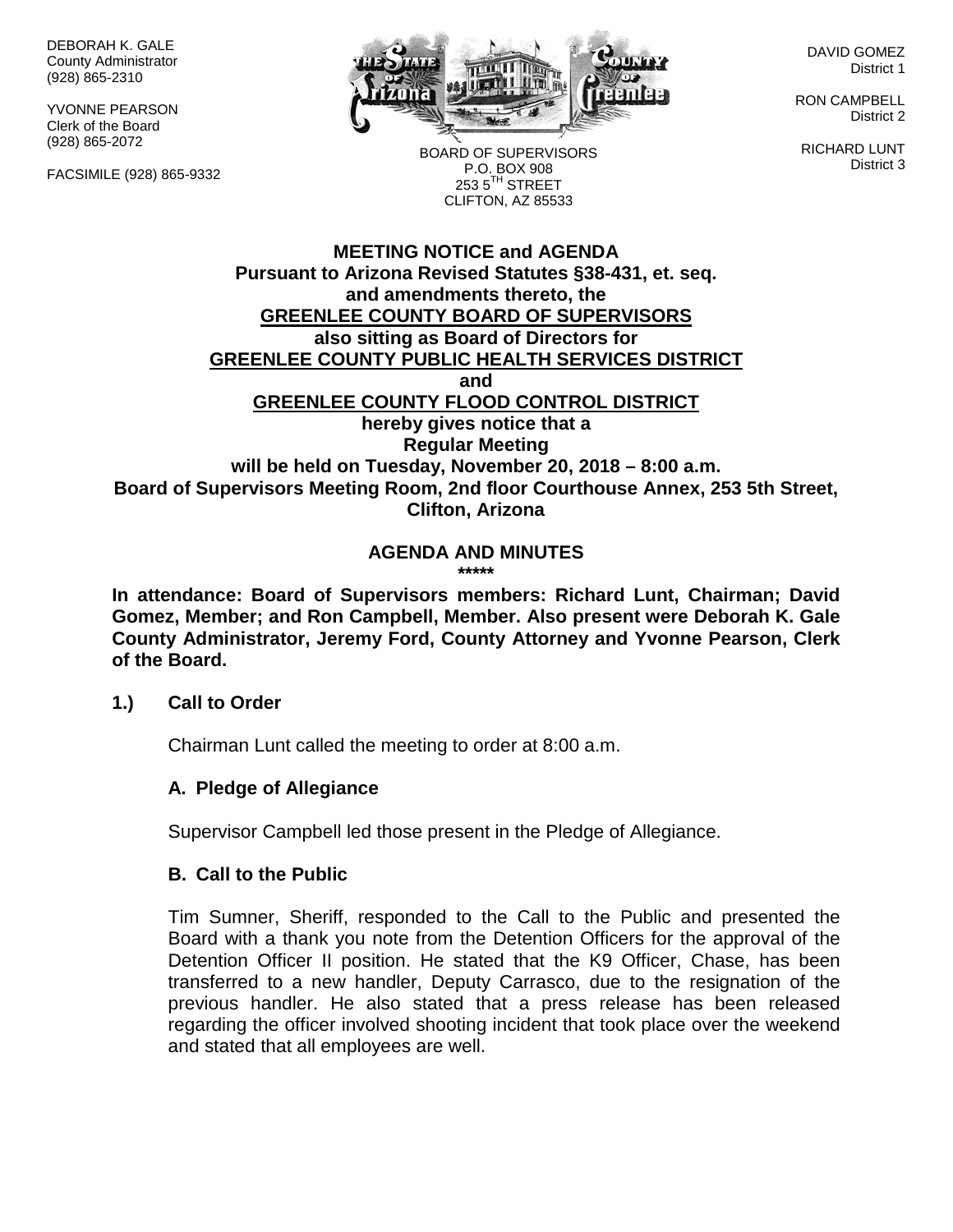**2.) PUBLIC HEALTH SERVICES DISTRICT – the Board of Supervisors will convene as the Board of Directors of the Greenlee Count Public Health Services District and will reconvene as the Board of Supervisors following consideration of these items:**

### **A. Consent Agenda**

**1. Clerk of the Board: Consideration of approval of Public Health Services District Expense warrants in excess of \$1,000.00**

Upon motion by Supervisor Gomez, seconded by Supervisor Campbell, and carried unanimously, the Board approved the Public Health Services District Consent Agenda as presented.

# **3.) Akos Kovach, Economic Development Coordinator**

## **A. Economic Development Housing Update – status of new home construction in Duncan**

Mr. Kovach reported that the surveyor information has been filed and that construction will begin in January in Duncan.

### **B. Craig Nolte, Federal Reserve Bank, seeking public feedback regarding a bank or credit union to relocate to Duncan**

Mr. Kovach introduced Mr. Nolte. Mr. Nolte corrected Mr. Kovach's agenda wording and stated that he is participating in a study and doing research regarding the impacts of bank closures to rural communities across the nation. He stated that the information will be published in a report that is due to be released during the first quarter of next year. A Town Hall meeting will be conducted in Duncan later today to retrieve information from citizens regarding the impact of the closure of the bank in Duncan.

## **4.) Tony Hines, Public Works Manager-Fleet/Facilities**

# **A. Discussion/Action regarding award of bid for three (3) Police Package Vehicles (PPV) SUV's for Sheriff Department**

Mr. Hines presented the bid results for the purchase of new patrol vehicles for the Sheriff's Office. After review of the cost differences, Chairman Lunt requested an Executive Session for legal advice from the County Attorney regarding the bids.

Upon motion by Supervisor Gomez, seconded by Supervisor Campbell, and carried unanimously, the Board convened into Executive Session pursuant to Arizona Revised Statutes §38-431.03.A.3 for legal advice from the County Attorney.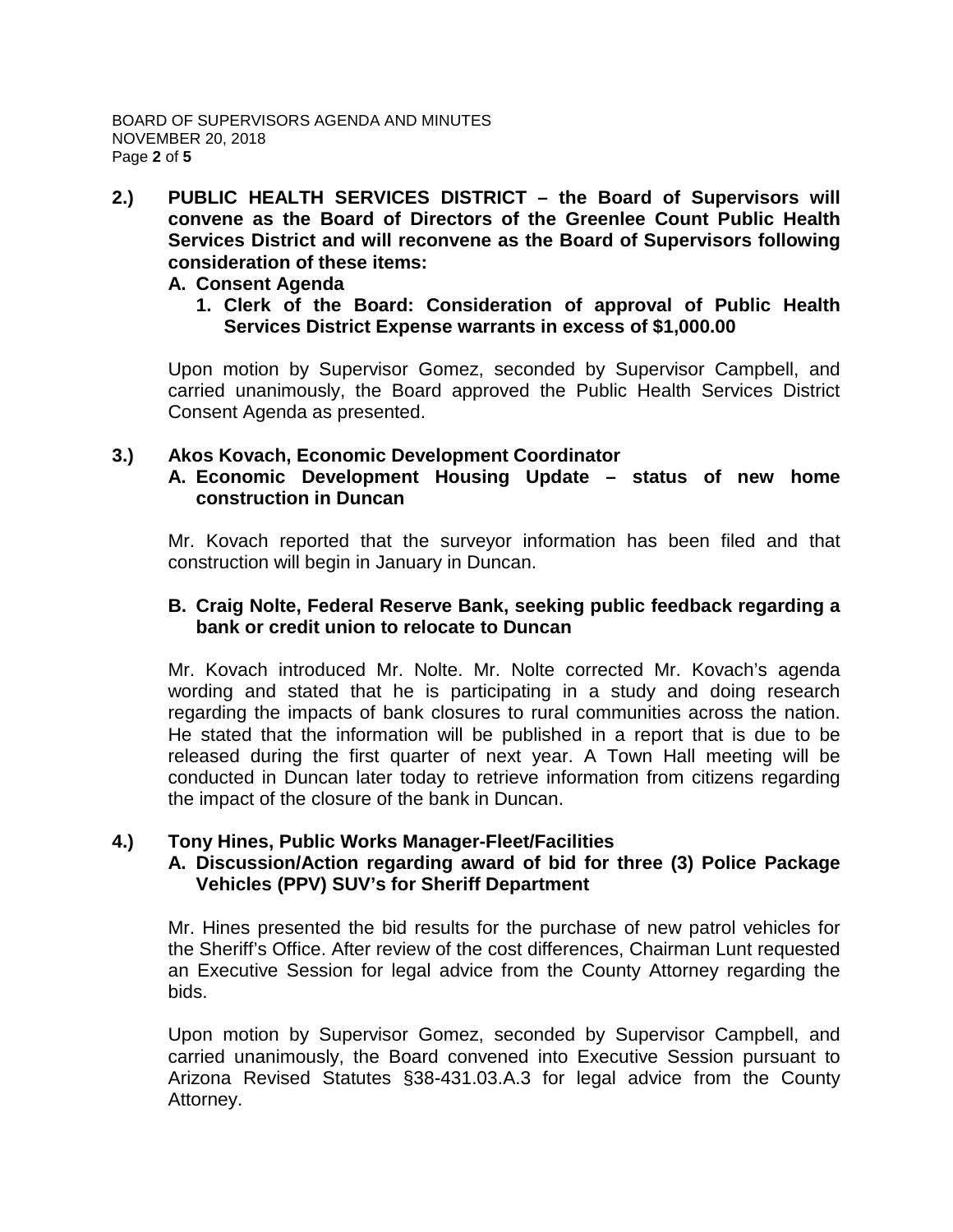The Board reconvened into regular session.

Sheriff Sumner stated that from the perspective of his office, consideration should be made regarding the repair lead time that is received by the local dealer and garage. Ms. Gale added that the purchase of these vehicles will be under a lease purchase agreement. Upon motion by Supervisor Campbell, seconded by Supervisor Gomez, and carried unanimously, the Board awarded the bid for the purchase of three (3) Police Package Vehicles (PPV) SUV's for Sheriff Department to Kempton Chevrolet based on repair lead time, local service and better cost in the amount of \$39,376.22 per unit.

### **5.) Canvass – Declaration of results of the 2018 General Election**

This being the date and time set for the canvass of the 2018 General Election held November 6, 2018, the Board proceeded to canvass the returns as presented. Upon motion by Supervisor Campbell, seconded by Supervisor Gomez, and carried unanimously, the following listed candidates were officially declared elected to the county offices listed opposite their names and the Clerk was directed to present each with a Certificate of Election. The complete Canvass will be listed at the end of these minutes.

| <b>Superior Court Judge</b>        |
|------------------------------------|
| <b>Clerk of the Superior Court</b> |
| Justice of the Peace, Precinct 1   |
| Justice of the Peace, Precinct 2   |
| Constable, Precinct 1              |
| Constable, Precinct 2              |
|                                    |

#### **6.) Kay Gale, County Administrator A. County and State budget legislative issues**

Ms. Gale reported the following:

- She has received the final document of the Mexican Grey Wolf Memorandum of Understanding (MOU) and presented it to the Board for their review and consideration at a later meeting.
- Greenlee County will be hosting the State Transportation Board meeting on December  $20^{th}$  &  $21^{st}$ .
- She reviewed the new Legislative Committee members list
- Mrs. Carline Marsh, former Greenlee County JTPA/WIA Director, has passed away. Condolences to the family were expressed by all.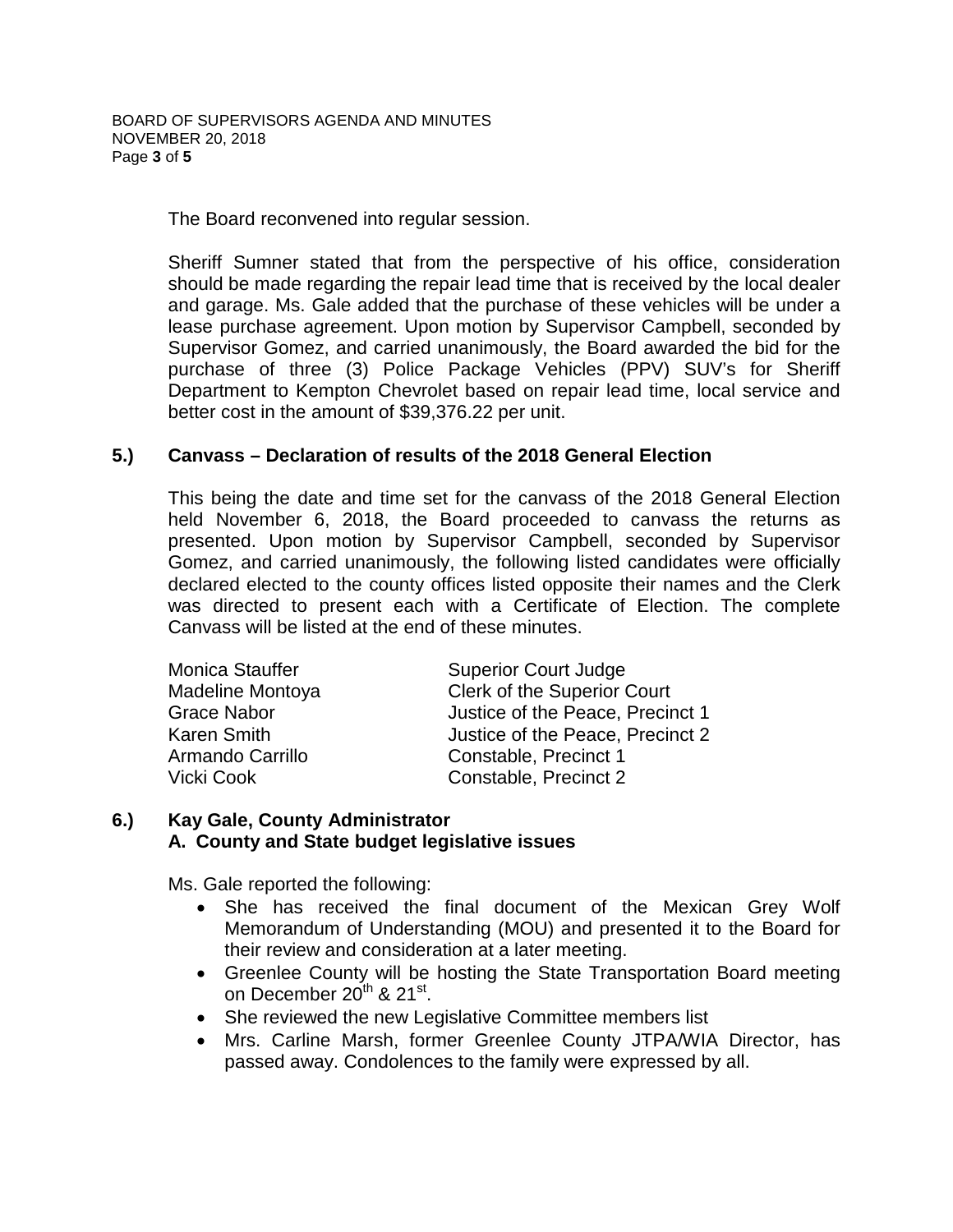- She met with County Supervisors Association (CSA) staff member, Brandon Nee, who is drafting a template to be used by counties to help develop their strategic plans
- She has had conversations with the Santa Cruz and Graham County Managers regarding the prospect of developing a process of having a person or entity oversee elections for all three counties. She also stated that she wishes to have discussions regarding the Clerk of the Board/Elections Director/Deputy County Administrator position at the next meeting.

# **B. Calendar of Events**

The Calendar of Events was reviewed. The next meeting has been rescheduled to Monday, December  $10^{th}$  beginning at 8:00 a.m.

## **7.) Consent Agenda**

- **A. Clerk of the Board: Consideration of approval of expense warrants in excess of \$1, 000.00 – Voucher 1035, 1036**
- **B. Chief Finance Officer: Consideration of approval of general fund loans in the amount of \$8508.36 to be reimbursed upon receipt of funds: Fund 118 - \$3,899.96; Fund 159 - \$177.57; Fund – 160 \$1,331.34; Fund 167 - \$2,02645; Fund 223 - \$1,073.04**

Upon motion by Supervisor Gomez, seconded by Supervisor Campbell, and carried unanimously, the Board approved the Consent Agenda as presented.

## **8.) Supervisors Reports**

## **Supervisor Richard Lunt A. Eastern Counties Organization (ECO) Meeting**

Supervisor Lunt attended the ECO meeting where the ECO Legislative Conference was discussed. ECO is inviting the different entities that work with ECO to come and speak at the conference so that legislators understand that ECO is the "go to" group for natural resources and energy issues.

## **B. Small Counties**

Supervisor Lunt attended the Arizona Small Counties Forum where Barry Aarons, County Lobbyist, and Richard Bark with Freeport-McMoRan as well as Representative Griffin and Nutt spoke to the group. Distracted Driving issues were also discussed.